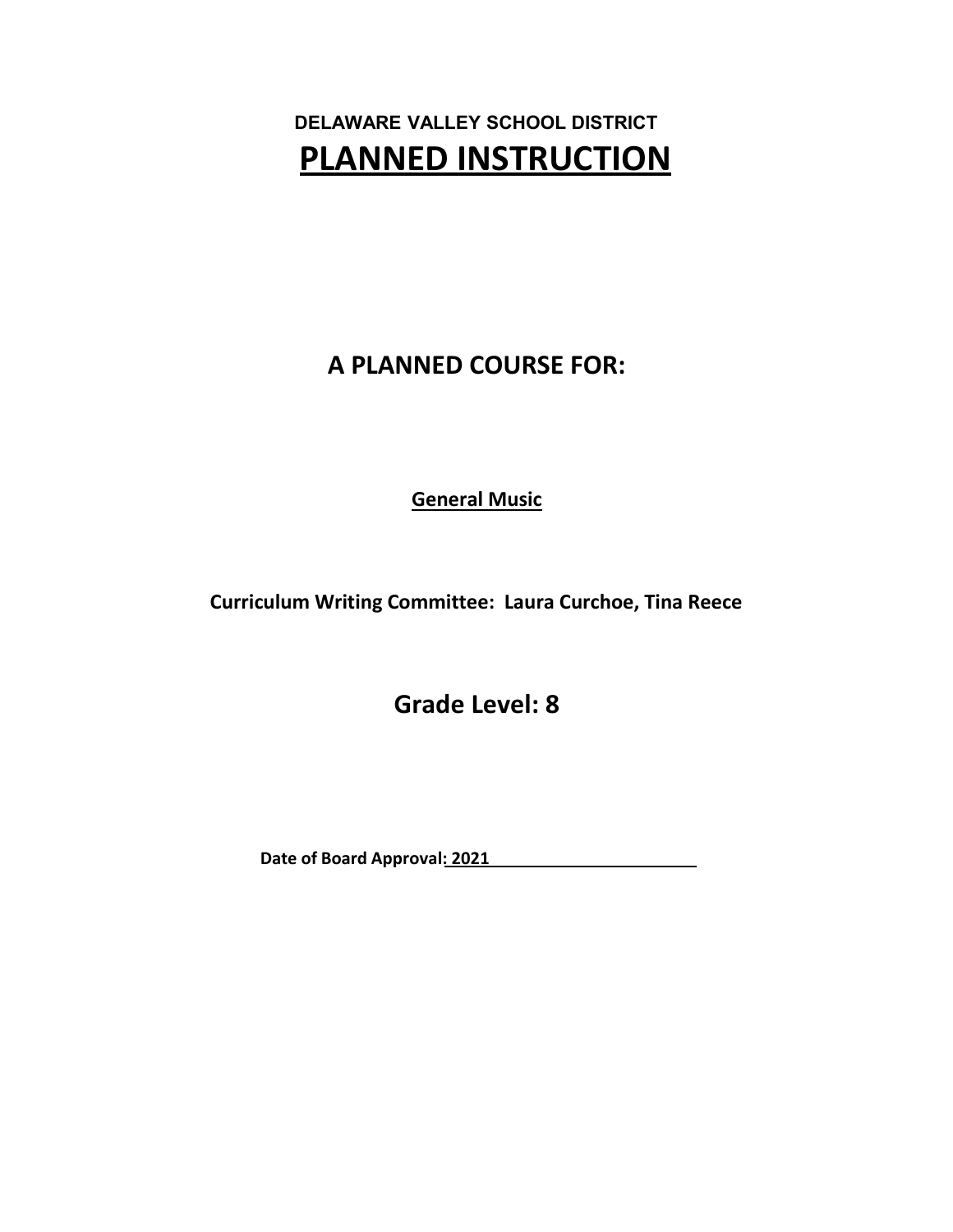| <b>Folders/Listening Logs</b>         | 15% |
|---------------------------------------|-----|
| <b>Projects</b>                       | 15% |
| <b>Behavior/In Class Partcipation</b> | 20% |
| Homework/ In Class Work               | 20% |
| <b>Tests/ Quizzes</b>                 | 30% |

# **Curriculum Map**

#### **Overview with time range in days: 45 Days**

Students will begin with a quick review of the major events, composers, and techniques of the music of the early 1900's, as introduced in their 7th grade general music class. They will then progress from the end of World War 1 through the modern music of the 2000's, identifying both the technical and expressive qualities in various pieces, as well as comparing and contrasting works of differing eras. A review of basic music elements and notation will be incorporated and advanced throughout the course to ensure that students have a strong understanding. Several composition projects will help to reinforce and expand upon the material. Students also continue their study of the guitar, which began in 7th grade, with additional chords and more difficult sheet music.

#### **Goals - Understanding of:**

- Proper music notation
- Music elements
- Cultural and historical applications of various time periods in American history
- More advanced composition techniques
- Proper rehearsal and performance techniques and criteria
- More advanced melodic and harmonic phrases
- Form
- Genres of various time periods
- Relationship between the arts and other disciplines
- Interpretation and expression in music
- Critical Analysis
- Applicable vocabulary
- More advanced guitar skills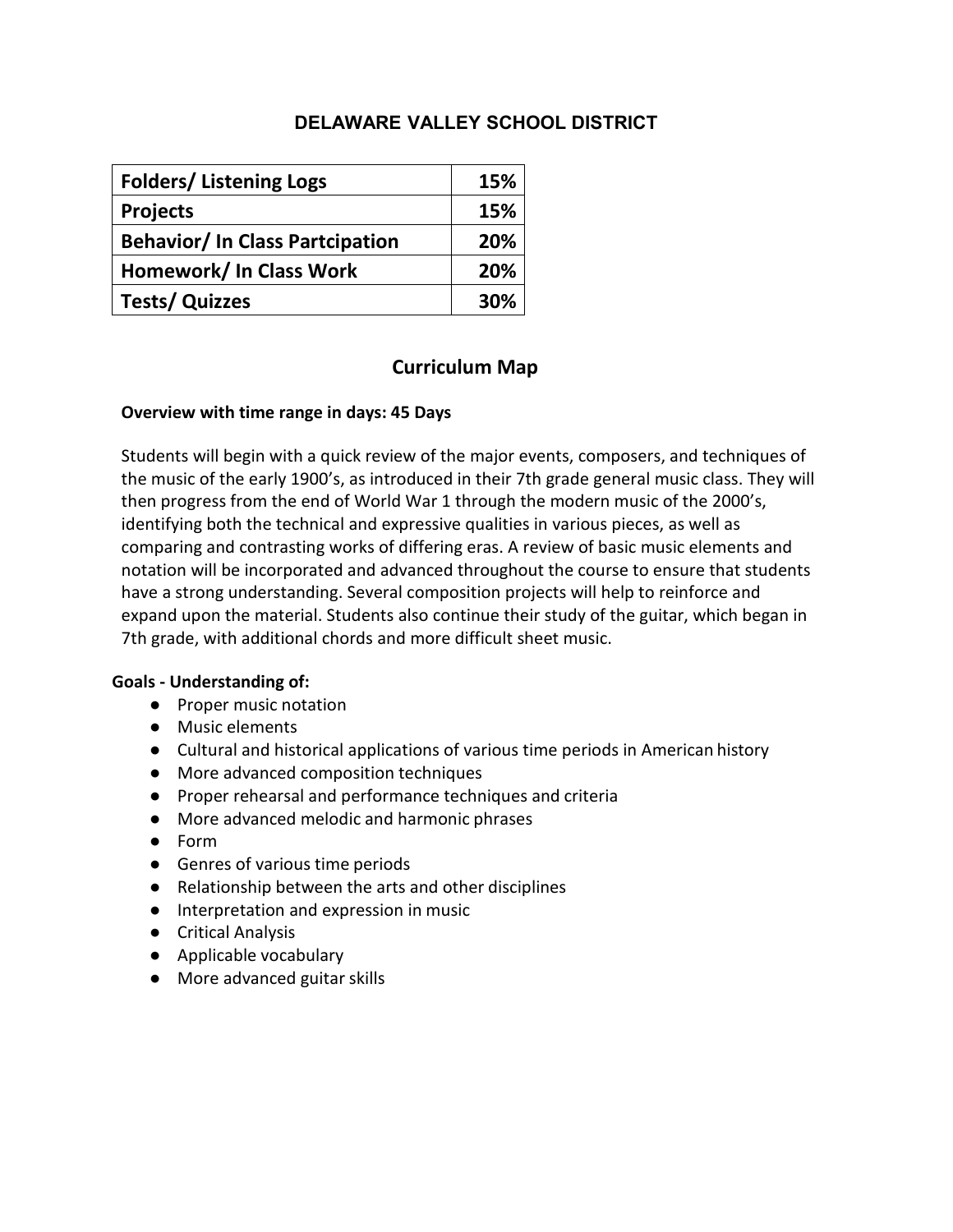- **Big Idea #1:** Artists use tools and resources as well as their own experiences and skills to create art.
- **Big Idea #2:** Humans have expressed experiences and ideas through the arts throughout time
- **Big Idea #3:** There are formal and informal processes used to assess the quality of works in the arts.
- **Big Idea #4:** People use both aesthetic and critical processes to assess quality, interpret meaning and determine value.

#### **Textbook and Supplemmental Resources:**

- Audio or Video Examples
- Project Worksheets
- Instruments
- Jazz song folders
- Xylophones
- Chromebooks
- Google Chrome Music Lab
- Project Worksheets
- Microphone and Laptops/Computer for Recording
- Guitars
- 8th Grade Guitar Binders
- Practice

# Curriculum Plan

#### **Unit 1: The Music of the Early 1900's: Part Two Time Range in Days:** 5

PA Academic Standards Addressed:

9.1.8.A; 9.1.8.B; 9.1.8.C; 9.1.8.D; 9.1.8.E; 9.1.8.F; 9.1.8.G; 9.1.8.H; 9.2.8.A; 9.2.8.B; 9.2.8.C; 9.2.8.D; 9.2.8.E; 9.2.8.F; 9.2.8.I; 9.2.8.J; 9.2.8.K; 9.2.8.L; 9.3.8.A; 9.3.8.B; 9.3.8.C; 9.3.8.D; 9.3.8.E;

9.3.8.F; 9.3.8.G; 9.4.8.A; 9.4.8.B; 9.4.8.D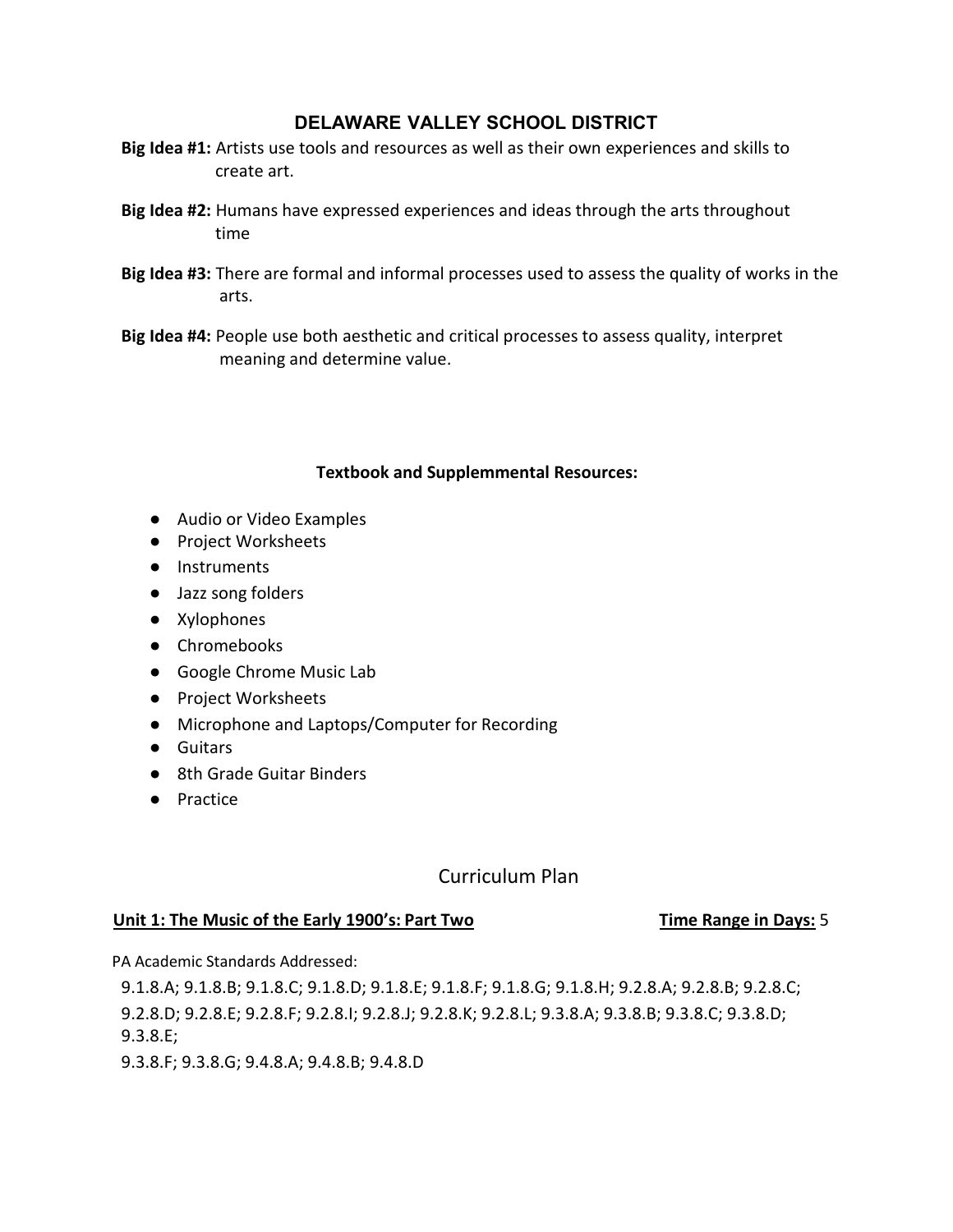# **Anchor(s): DELAWARE VALLEY SCHOOL DISTRICT**

MU:Cr1.1.8; MU:Cr2.1.8; MU:Cr3.2.8; MU:Pr4.1.8; MU:Pr4.2.8; MU:Pr4.3.8; MU:Pr5.1.8; MU:Pr6.1.8; MU:Re7.2.8; MU:Re8.1.8; MU:Re9.1.8; MU:Cn10.1.8; MU:Cn11.1.8

**Eligible Content:** A continuation of the evolution of music, including popular genres, important composers, and common musical techniques of the Post World War 1 era through World War 2.

Proper music analysis will occur for various audio/visual examples, using appropriate vocabulary. Students examine the culture and history of the time period, and the impact of the arts on daily life.

# **Objectives:**

- Students will be able to accurately read and notate music. (DOK Level 4)
- Students will be able to identify musical elements, forms, and techniques. (DOK Level1)
- Students will be able to demonstrate proper rehearsal and performance techniques. (DOK Level 4)
- Students will investigate the history and culture of the early 1900's in North America. (DOK Level 3)
- Students will compare and contrast the music from various time periods and cultures. (DOK Level 2)

# **Core Activities and Corresponding Instructional Methods:**

- *Review of Prior Knowledge*
	- Review of written notation
	- Review of music elements
	- Review of note names
	- Review of music vocabulary words
- *Introduction of New Concepts*
	- Discussion about the American Civil War and its impact on music
	- Introduction of the roots of popular music (Spirituals and Blues)
	- Introduction of Post WW1 life, including new inventions and rise of dance clubs (Foxtrot/Charleston)
	- Introduction of syncopation and its use in ragtime music
	- Introduction of jazz, including area of origin, sections in a jazz piece, jazz vocabulary words, and major artists
	- Discussion/demonstration of the origin of country music
	- Discussion/demonstration of swing/big band music and the GreatDepression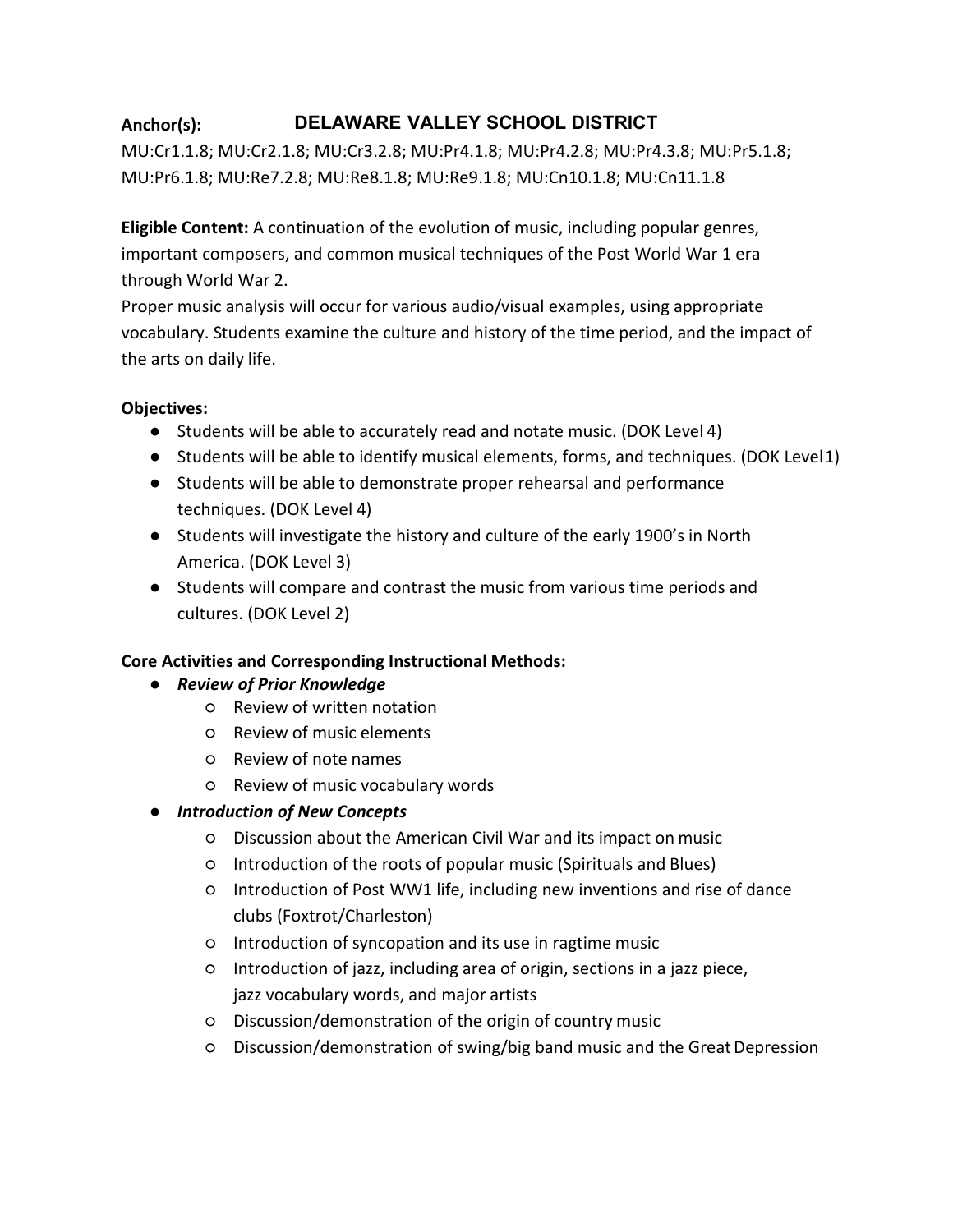## ● *Demonstration and Practice*

- Analyze the musical elements of American music in the early 1900's, with corresponding music vocabulary, using audio/visual examples.
- 12 Bar Blues Practice
	- Students practice playing the 12 Bar Blues as a class on resonator bells, then add soloists who demonstrate improvising
	- Students create lyrics to the class blues song
	- Teacher can create 12 Bar Blues line in Google Chrome Music Lab and share with students. Students can create improvised solo lines over the base line to share back to the teacher. Teacher can then play the music for the class to hear.
	- DEAL active listening assignments

# ● *Execution*

- *Parts of a Jazz Song*
	- Students sight read, learn, and perform each individual part of a jazz song, then slowly layer it together into one piece played as an entire group
	- Students take turns soloing and improvising
- o *Create Your Own Improvised Jazz Solo*
	- Students use a bass line established by the teacher in Chrome Music Lab, and create their own improvised melody online to share with the class
- *Country Song*
	- Students work as a group to create lyrics about everyday life, using "homemade instruments" (various non‐instrument items) from around the room

#### **Assessments:**

#### *Diagnostic:*

- Daily Teacher Observation
- Questioning
- Group Activities and Games

#### *Formative:*

- Daily review of prior concepts
- Think Pair Share

#### *Summative:*

● Written Test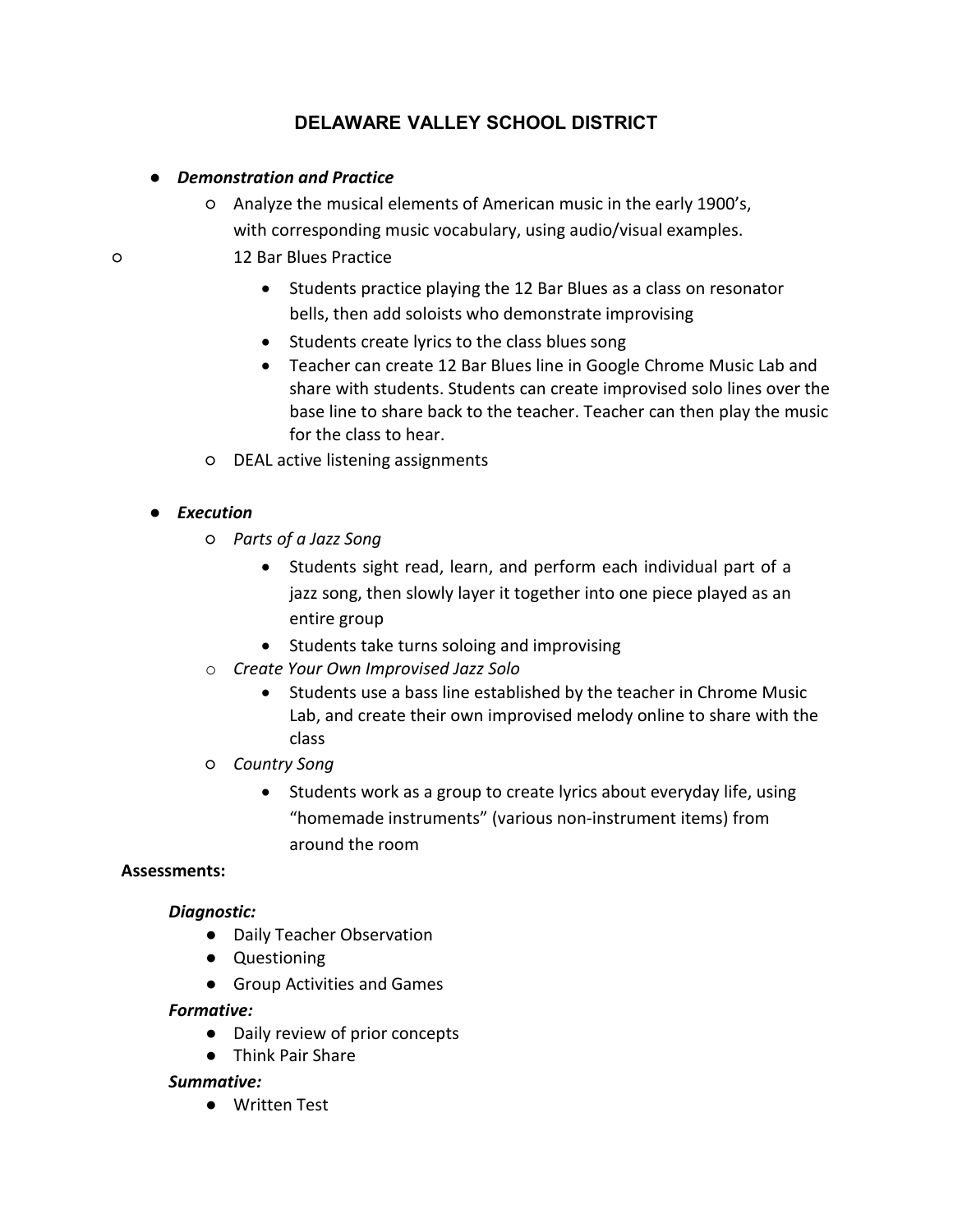#### **Unit 2: The 1950's Contract Contract Contract Contract Contract Contract Contract Contract Contract Contract Contract Contract Contract Contract Contract Contract Contract Contract Contract Contract Contract Contract Cont**

#### **Standards:**

#### **PA Academic Standards Addressed:**

9.1.8.A; 9.1.8.B; 9.1.8.C; 9.1.8.D; 9.1.8.E; 9.1.8.F; 9.1.8.G; 9.1.8.H; 9.2.8.A; 9.2.8.B; 9.2.8.C; 9.2.8.D; 9.2.8.E; 9.2.8.F; 9.2.8.I; 9.2.8.J; 9.2.8.K; 9.2.8.L; 9.3.8.A; 9.3.8.B; 9.3.8.C; 9.3.8.D; 9.3.8.E; 9.3.8.F; 9.3.8.G; 9.4.8.A; 9.4.8.B; 9.4.8.D

#### **Anchor(s):**

MU:Cr1.1.8; MU:Cr2.1.8; MU:Cr3.2.8; MU:Pr4.1.8; MU:Pr4.2.8; MU:Pr4.3.8; MU:Pr5.1.8; MU:Pr6.1.8; MU:Re7.2.8; MU:Re8.1.8; MU:Re9.1.8; MU:Cn10.1.8; MU:Cn11.1.8

**Eligible Content:** A continuation of the evolution of music, including popular genres, important composers, and common musical techniques of the 1950's. Proper music analysis will occur for various audio/visual examples, using appropriate vocabulary. Students examine the culture and history of the time period, as well as the impact of the arts on daily life, and demonstrate their knowledge in a culminating radio show project.

#### **Objectives:**

- Students will be able to identify musical elements, forms, and techniques. (DOK Level1)
- Students will be able to demonstrate proper rehearsal and performance techniques. (DOK Level 4)
- Students will investigate the history and culture of the 1950's. (DOK Level 3)
- Students will compare and contrast the music from various time periods and cultures. (DOK Level 2)

#### **Core Activities and Corresponding Instructional Methods:**

- *Review of Prior Knowledge*
	- Review of historical events of the 1950's (from Social Studies) including segregation and racism
- *Introduction of New Concepts*
	- Introduction of the basis of rock and roll music, rhythm and blues (Big Joe Turner)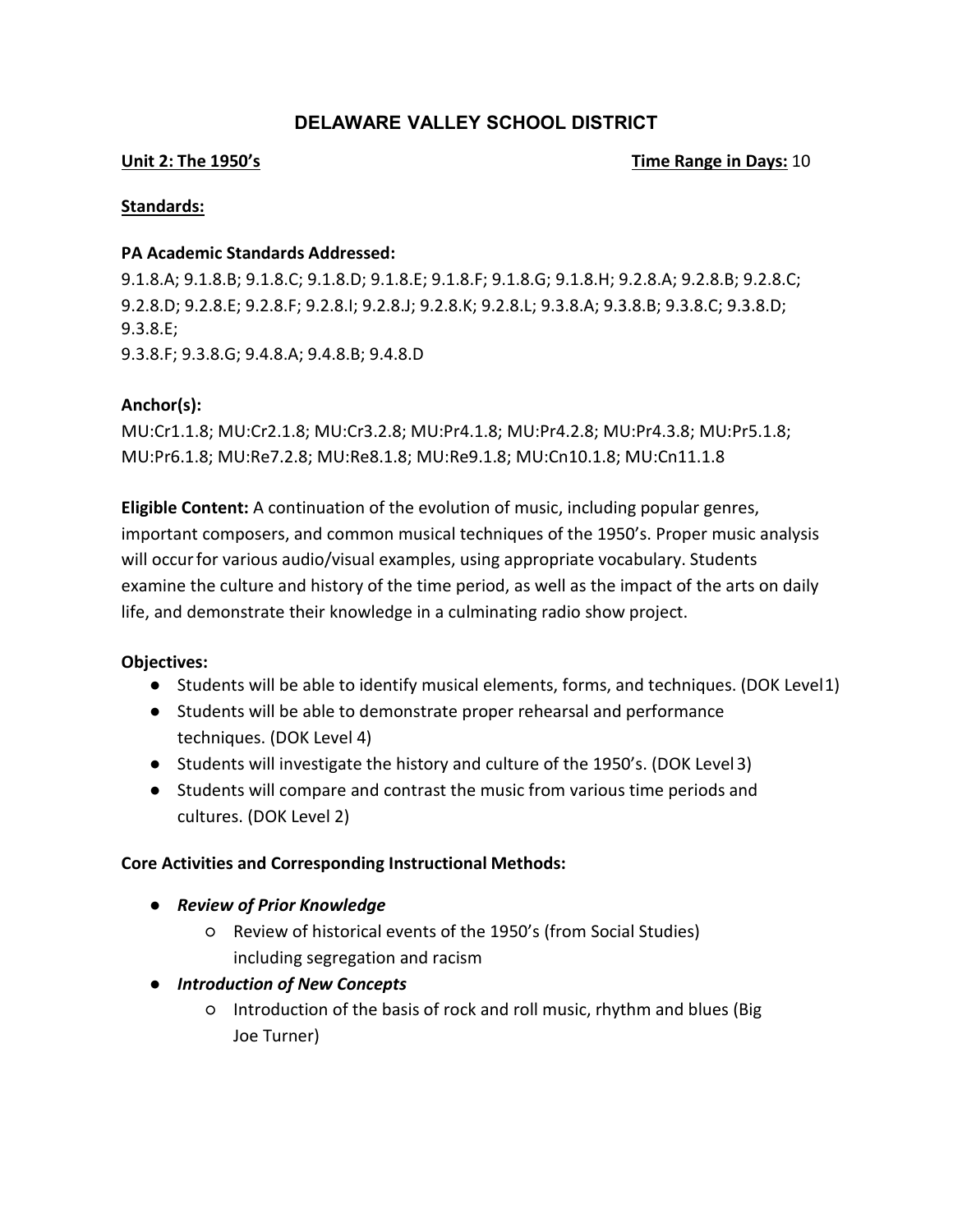- Introduction of early pioneers of rock and roll, including Little Richard, Chuck Berry, Bill Haley and his Comets (Rock Around the Clock), Elvis Presley, and Buddy Holly
- Discussion regarding the struggle of early African American artists, including the practice of white artists re‐recording their songs
- Introduction of the impact of radio on popular music, including Alan Freed (playing R&B artists on a pop station) and the invention of the transistor radio
- *Demonstration and Practice*
	- Analyze the musical elements of 1950's music, with corresponding music vocabulary, using audio/visual examples.
	- Analyze the "War of the Worlds" broadcast (Recording techniques and controversy surrounding the event)
- *Execution*
	- *Radio Show Project*
		- Students work as a group to research a 1950's news event, choose a song clip, and perform an excerpt from a novel (in the style of the "War of the Worlds" broadcast)
		- Students will create a radio show, with transitions between each section
		- Students rehearse their shows, using self‐assessments and a rubric to guide their daily practice
		- Students perform/record their radio shows on the computer and present the final version to the class

#### **Assessments:**

- Radio Show Project
- Self/Group Assessments
- Written 50's Quiz

#### *Diagnostic:*

- Daily Teacher Observation
- Questioning
- Group Activities and Games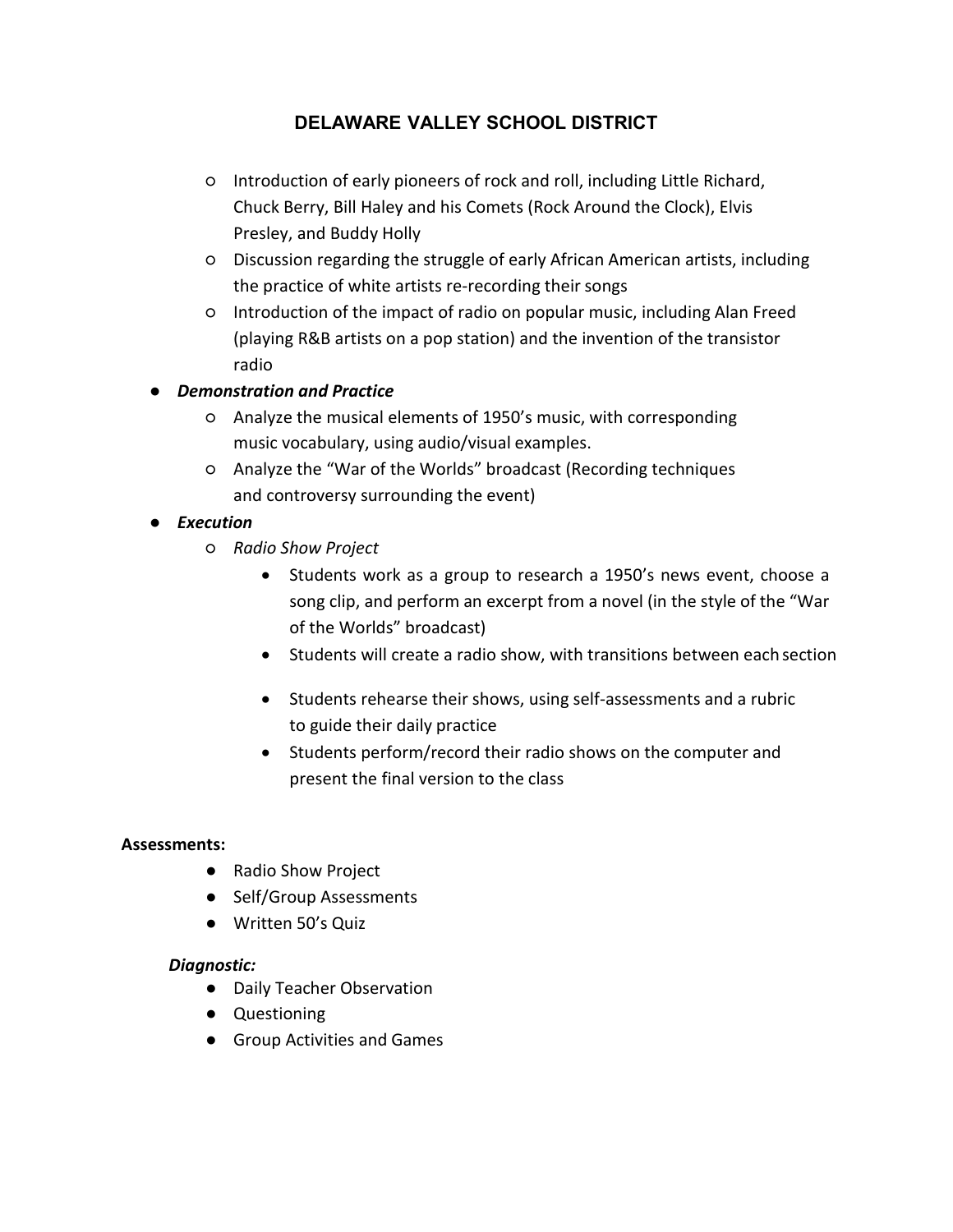#### *Formative:*

- Daily review of prior concepts
- Think Pair Share

#### *Summative:*

● Rubric

## **Unit 3: The 1960's and 1970's Time Range in Days:** 10

#### **Standards**:

## **PA Academic Standards Addressed:**

9.1.8.A; 9.1.8.B; 9.1.8.C; 9.1.8.D; 9.1.8.E; 9.1.8.F; 9.1.8.G; 9.1.8.H; 9.2.8.A; 9.2.8.B; 9.2.8.C; 9.2.8.D; 9.2.8.E; 9.2.8.F; 9.2.8.I; 9.2.8.J; 9.2.8.K; 9.2.8.L; 9.3.8.A; 9.3.8.B; 9.3.8.C; 9.3.8.D; 9.3.8.E;

9.3.8.F; 9.3.8.G; 9.4.8.A; 9.4.8.B; 9.4.8.D

## **Anchor(s):**

MU:Cr1.1.8; MU:Cr2.1.8; MU:Cr3.2.8; MU:Pr4.1.8; MU:Pr4.2.8; MU:Pr4.3.8; MU:Pr5.1.8; MU:Pr6.1.8; MU:Re7.2.8; MU:Re8.1.8; MU:Re9.1.8; MU:Cn10.1.8; MU:Cn11.1.8

**Eligible Content:** A continuation of the evolution of music, including popular genres, important composers, and common musical techniques of the 1960's and 1970's. Proper music analysis will occur for various audio/visual examples, using appropriate vocabulary. Students examine the culture and history of the time period, as well as the impact of the arts on daily life, and demonstrate their knowledge through a culminating lyrics project.

#### **Objectives:**

- Students will be able to identify musical elements, forms, and techniques. (DOK Level1)
- Students will be able to demonstrate the lyrics shift between the 1960's and 1970's. (DOK Level 4)
- Students will investigate the history and culture of the 1960's and 1970's. (DOK Level 3)
- Students will compare and contrast the music from various time periods and cultures. (DOK Level 2)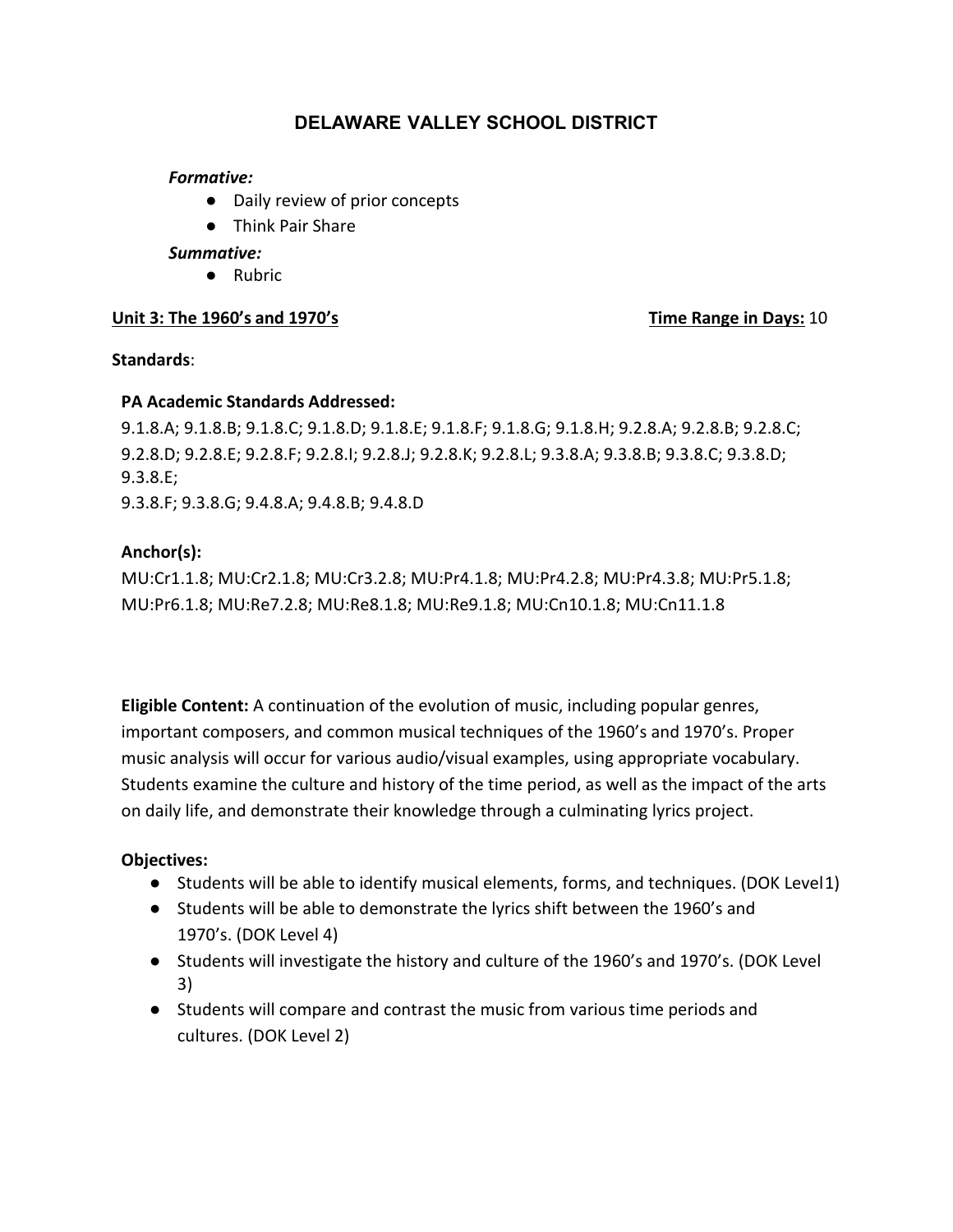# **Core Activities and Corresponding Instructional Structure Activities and Corresponding Instruction**

# ● *Review of Prior Knowledge*

- Review of historical events of the 1960's (from Social Studies) including the JFK assassination and the Vietnam War
- Review of historical events of the 1970's (from Social Studies) including the end of the Vietnam War and the Watergate Scandal

# ● *Introduction of New Concepts*

- Introduction of the popular genres of the 1960's, including pop (The Supremes) and surf rock (Beach Boys)
- Discussion about the impact of The Beatles
- Discussion regarding the change in music that occurred due to significant world events at the time, including the mix of politics with music, and the rise of folk rock and the singer‐songwriter (Bob Dylan)
- Discussion of the impact of television on popular music (10% had televisions in the 50's, 80% in the 60's)
- Introduction of the roots of hard rock (The Who) and the changes in stage performance
- Introduction of soul music, including the Motown Label, James Brown, Aretha Franklin, and The Temptations
- Discussion of the impact of the counterculture of the Vietnam War and Woodstock, including Psychedelic rock, Jimi Hendrix, and Janis Joplin
- Discussion of the lyrics shift that occurred between the 1960's and 1970's (Deep, insightful lyrics to straight‐forward lyrics)
- Introduction of the early rap, including its roots in Jamaica (Toasting), the introduction of MC's, sampling, and the first rap song "Rapper's Delight" by The Sugarhill Gang
- Introduction of the establishment of hard rock with Led Zeppelin, and the punk music with The Ramones
- Discussion of the emergence of disco, and its impact on dancing, with "Saturday Night Fever"

# ● *Demonstration and Practice*

- Analyze the musical elements of 1960's and 1970's music, with corresponding music vocabulary, using audio/visual examples.
- Demonstrate/Show the evolution of dance between the 1960's and1970's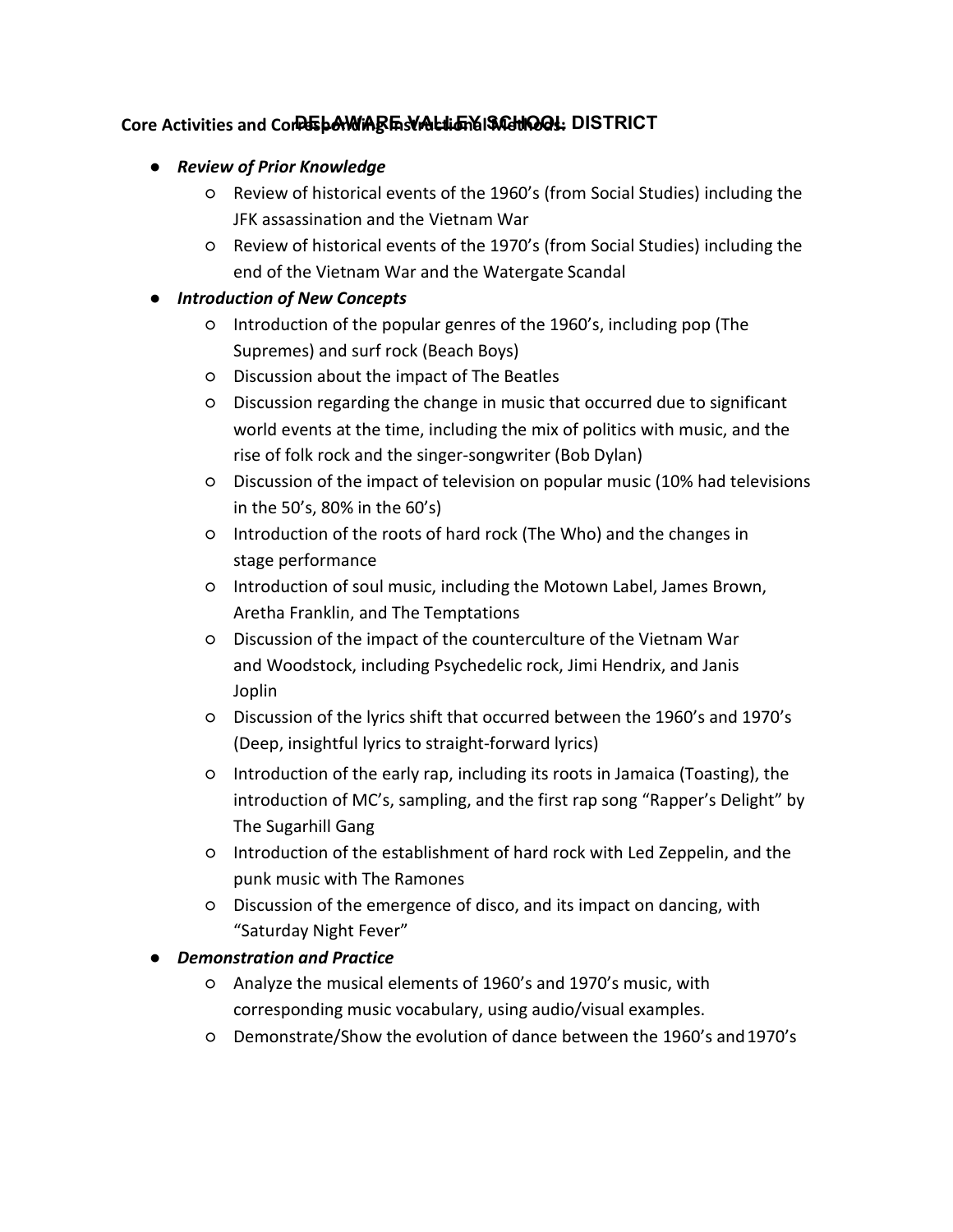- *Execution*
	- *Lyrics Shift Project*
		- Students work with a partner to compose a protest song about a current day concern in their lives
		- The first verse will be written in a 1960's style, with insightful lyrics and metaphors, and the second verse will be written in a 1970's style, with straight-forward lyrics that clearly define the message
		- Students will share their song lyrics with the class

#### **Assessments:**

#### *Diagnostic:*

- Daily Teacher Observation
- Questioning
- Group Activities and Games

#### *Formative:*

- Daily review of prior concepts
- Think Pair Share

#### *Summative:*

- Rubric
- Lyrics Project
- Self/Group Assessments

#### **Unit 4: The 1980's Time Range in Days:** 5

#### **Standards**:

#### **PA Academic Standards Addressed:**

9.1.8.A; 9.1.8.B; 9.1.8.C; 9.1.8.D; 9.1.8.E; 9.1.8.F; 9.1.8.G; 9.1.8.H; 9.2.8.A; 9.2.8.B; 9.2.8.C; 9.2.8.D; 9.2.8.E; 9.2.8.F; 9.2.8.I; 9.2.8.J; 9.2.8.K; 9.2.8.L; 9.3.8.A; 9.3.8.B; 9.3.8.C; 9.3.8.D; 9.3.8.E;

9.3.8.F; 9.3.8.G; 9.4.8.A; 9.4.8.B; 9.4.8.D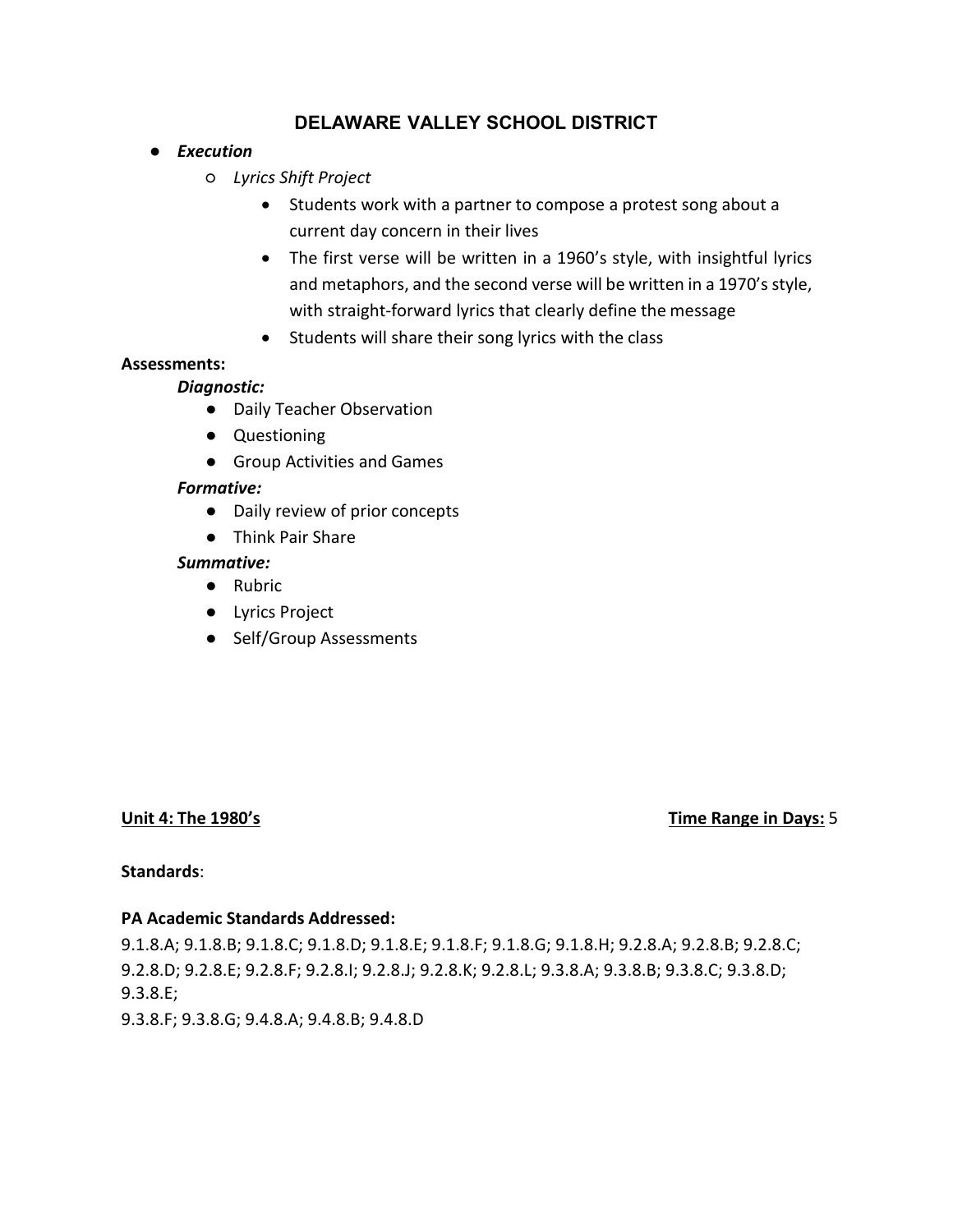# **Anchor(s):**

MU:Cr1.1.8; MU:Cr2.1.8; MU:Cr3.2.8; MU:Pr4.1.8; MU:Pr4.2.8; MU:Pr4.3.8; MU:Pr5.1.8; MU:Pr6.1.8; MU:Re7.2.8; MU:Re8.1.8; MU:Re9.1.8; MU:Cn10.1.8; MU:Cn11.1.8

**Eligible Content:** A continuation of the evolution of music, including popular genres, important composers, and common musical techniques of the 1980's. Proper music analysis will occurfor various audio/visual examples, using appropriate vocabulary. Students examine the culture and history of the time period, as well as the impact of the arts on daily life, and demonstrate their knowledge through a culminating project involving the evolution of rap lyrics.

# **Objectives:**

- Students will be able to identify musical elements, forms, and techniques. (DOK Level1)
- Students will be able to demonstrate the change in rap lyrics between the 1970's and 1980's. (DOK Level 4)
- Students will investigate the history and culture of the 1980's. (DOK Level 3)
- Students will compare and contrast the music from various time periods and cultures. (DOK Level 2)

# **Core Activities and Corresponding Instructional Methods:**

- *Review of Prior Knowledge*
	- Review of historical events of the 1980's (from Social Studies) including the fall of the Berlin Wall and the impact of the invention of personal computers
- *Introduction of New Concepts*
	- Discussion regarding the impact of the birth of MTV in 1981
	- Discussion regarding the creation of the Parental Advisory Sticker
	- Discussion regarding the rise in synthesized instruments
	- Introduction of pop icons Michael Jackson and Madonna
	- Introduction of hair/glam metal, including the use of power chords, costumes, and elaborate stage performances
	- Introduction of message rap (Grandmaster Flash and the Furious Five)
	- Discussion regarding important artist who popularized rap including Run DMC, and Will Smith and DJ Jazzy Jeff (Winners of the 1st Rap Grammy for "Parents Just Don't Understand")
- *Demonstration and Practice*
	- Analyze the musical elements of 1980's music, with corresponding music vocabulary, using audio/visual examples.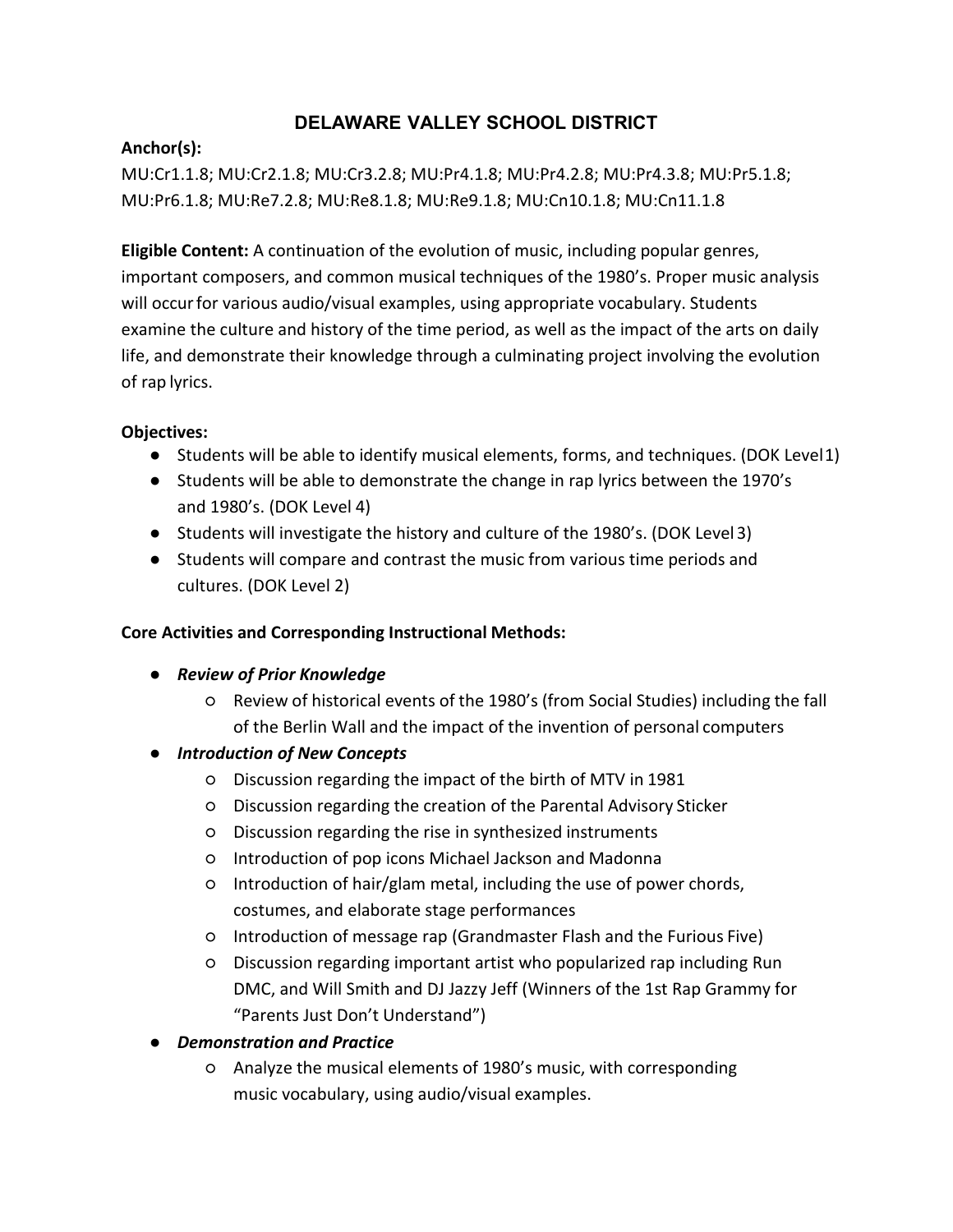### ● *Execution*

# *Rap Lyrics Project*

- Students work with a group to compose a rap song
- The first verse will be written in the style of a party rap, with a fun, light message about having fun, and the second verse will be written in a message rap style, with deep lyrics meant to persuade an audience to think a certain way
- Students will practice their song over an original beat that they have composed, focusing on steady beat and proper word flow
- Students will perform their song for the class

## *Assessments*

#### *Diagnostic:*

- Daily Teacher Observation
- Questioning
- Group Activities and Games

#### *Formative:*

- Daily review of prior concepts
- Think Pair Share

#### *Summative:*

- Rubric
- Rap Song Project
- Self/Group Assessments

#### **Unit 5: Advanced Guitar Time Range in Days:** 5

#### **Standards**

#### **PA Academic Standards Addressed:**

9.1.8.C; 9.1.8.G; 9.1.8.H

# **Anchor(s):**

MU:Cr1.1.8; MU:Pr4.3.8; MU:Pr6.1.8; MU:Cn10.1.8; MU:Cn11.1.8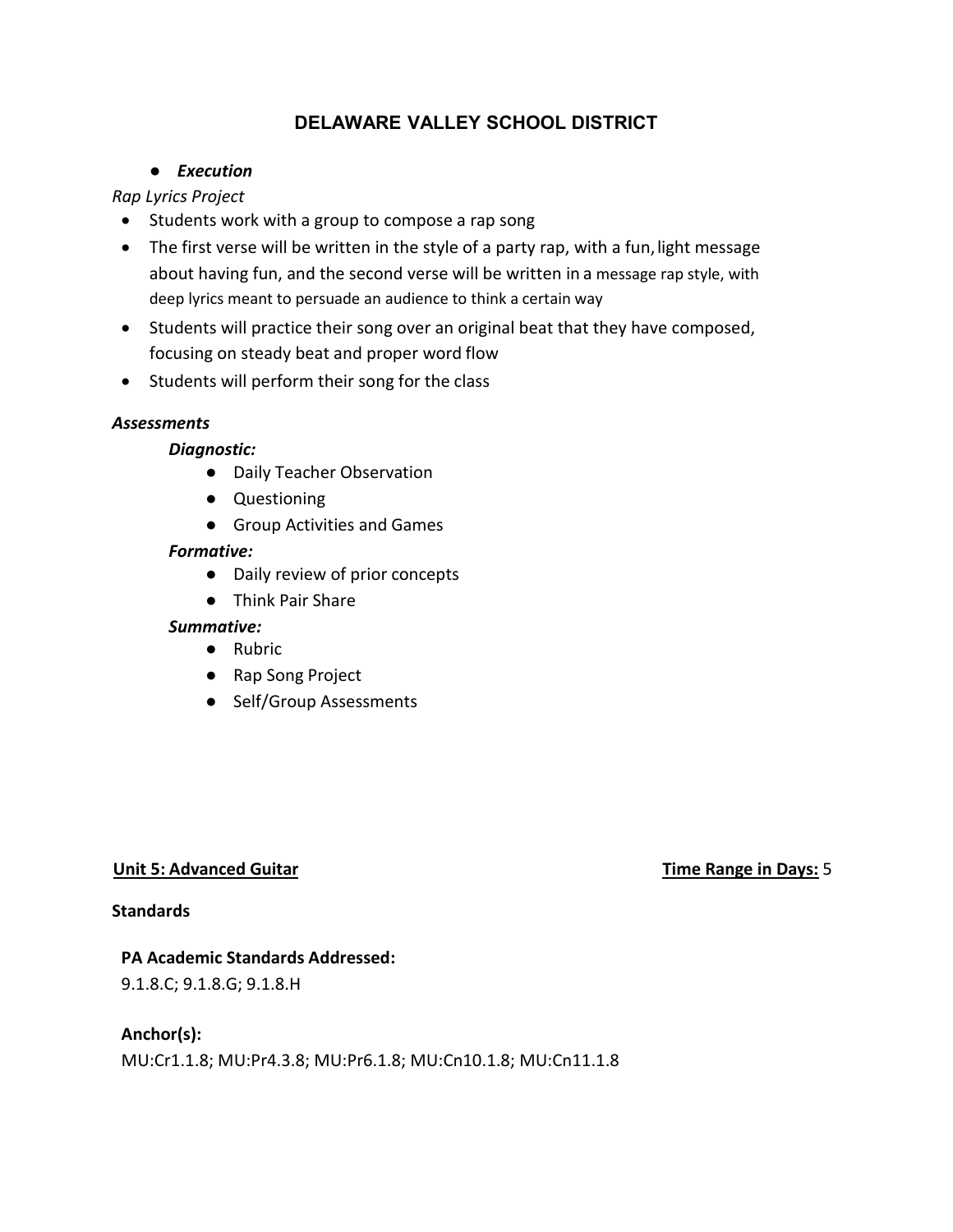**Eligible Content:** A continuation in the study of the guitar, based on the introduction of the basic skills and playing techniques presented in 7th grade general music. Students review the D, A, A7, G, D7, and Em chords from 7th grade. Students are then taught to play the C, Am, E, G7, Dm, and F chords, with a review about switching between them while maintaining a steady beat.

Students choose a song to study on their own for a guitar playing test. The test consists of the six new chords and the student's personal song choice.

## **Objectives:**

- Students will be able to accurately identify guitar chords. (DOK Level 1)
- Students will identify patterns to ensure quicker switch time between chords.(DOK-2)
- Students will be able to accurately assess themselves and a partner on the necessary elements needed to perform on the playing test. (DOK Level 3)
- Students will apply the knowledge regarding more advanced guitar techniques to effectively perform six chords and a song on the guitar. (DOK Level 4)

# **Core Activities and Corresponding Instructional Methods:**

- *Review of Prior Knowledge*
	- Review of the six chords from 7th grade
	- Review of basic techniques involved with producing a proper sound from a guitar
	- Review of music notation
	- Review proper process for rehearsing
	- Review regarding how to read a guitar chord chart and guitar sheet music
	- Review regarding how to switch between chords effectively while keepinga steady beat

# ● *Introduction of New Concepts*

- Introduction of six new chords
- Introduction of more advanced guitar music

# ● *Demonstration and Practice*

- Students engage in self‐guided practice time, working on the six chords and the song of their choice
- Students will take a practice test with a partner to ensure that they are prepared for the playing test
- *Execution*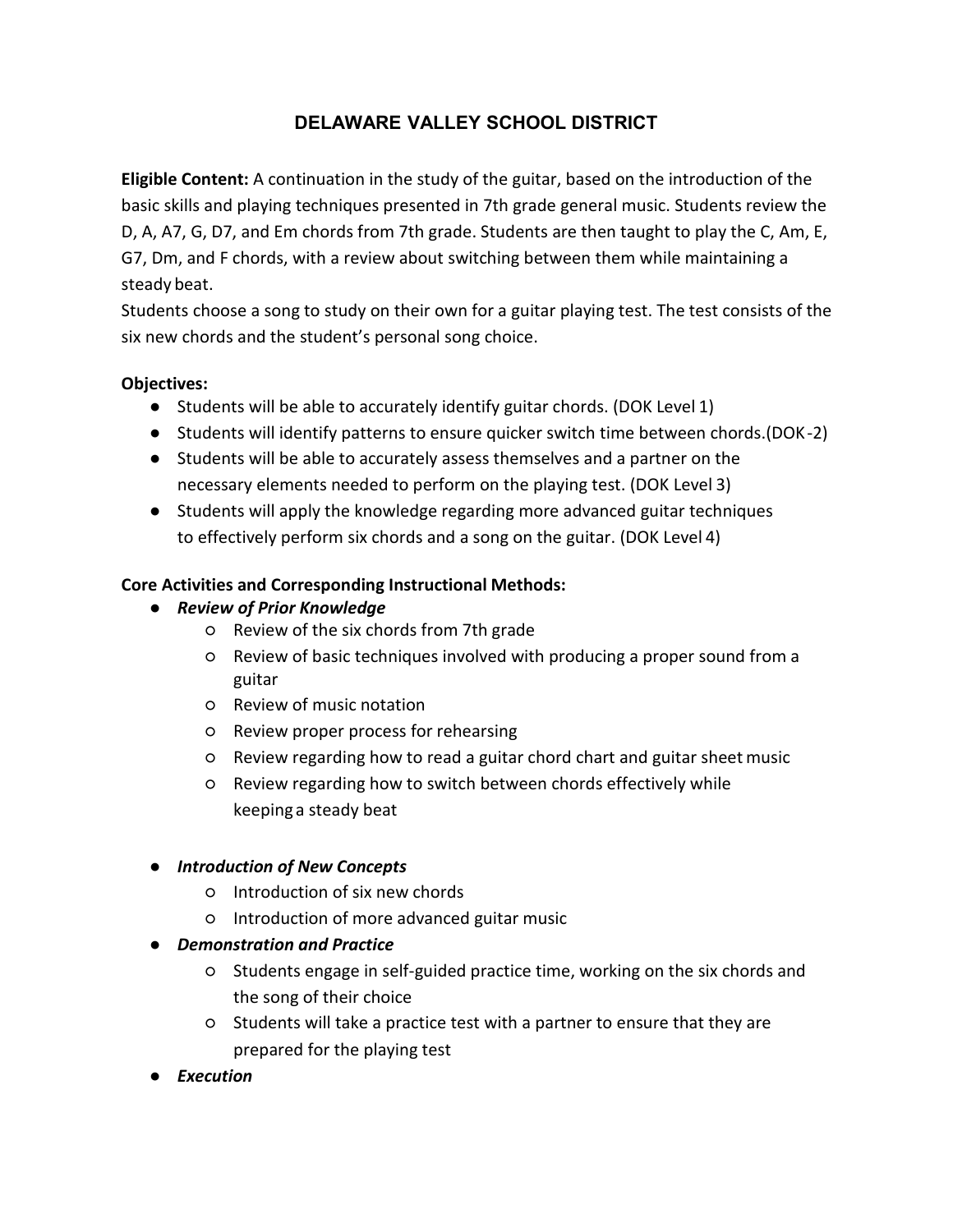#### *Guitar Playing Test*

- Students will be asked to play each of the six chords without looking at the chord charts, as well as their chosen song
- Students will be evaluated on their technique, tone production, chords, and steady beat

### **Assessments:**

#### *Diagnostic:*

- Daily Teacher Observation
- Questioning

#### *Formative:*

- Daily review of prior concepts
- Guitar Chord Relay Game

#### *Summative:*

- Practice Test
- Playing Test

#### **Unit 6: The 1990's Time Range in Days:** 5

#### **Standards**

#### **PA Academic Standards Addressed:**

9.1.8.A; 9.1.8.B; 9.1.8.C; 9.1.8.D; 9.1.8.E; 9.1.8.F; 9.1.8.G; 9.1.8.H; 9.2.8.A; 9.2.8.B; 9.2.8.C; 9.2.8.D; 9.2.8.E; 9.2.8.F; 9.2.8.I; 9.2.8.J; 9.2.8.K; 9.2.8.L; 9.3.8.A; 9.3.8.B; 9.3.8.C; 9.3.8.D; 9.3.8.E; 9.3.8.F; 9.3.8.G; 9.4.8.A; 9.4.8.B; 9.4.8.D

#### **Anchor(s):**

MU:Cr1.1.8; MU:Cr2.1.8; MU:Cr3.2.8; MU:Pr4.1.8; MU:Pr4.2.8; MU:Pr4.3.8; MU:Pr5.1.8; MU:Pr6.1.8; MU:Re7.2.8; MU:Re8.1.8; MU:Re9.1.8; MU:Cn10.1.8; MU:Cn11.1.8

**Eligible Content:** A continuation of the evolution of music, including popular genres, important composers, and common musical techniques of the 1990's. Proper music analysis will occurfor various audio/visual examples, using appropriate vocabulary. Students examine the culture and history of the time period, as well as the impact of the arts on daily life, and demonstrate their knowledge through a culminating project involving an alternative rock or teen pop composition.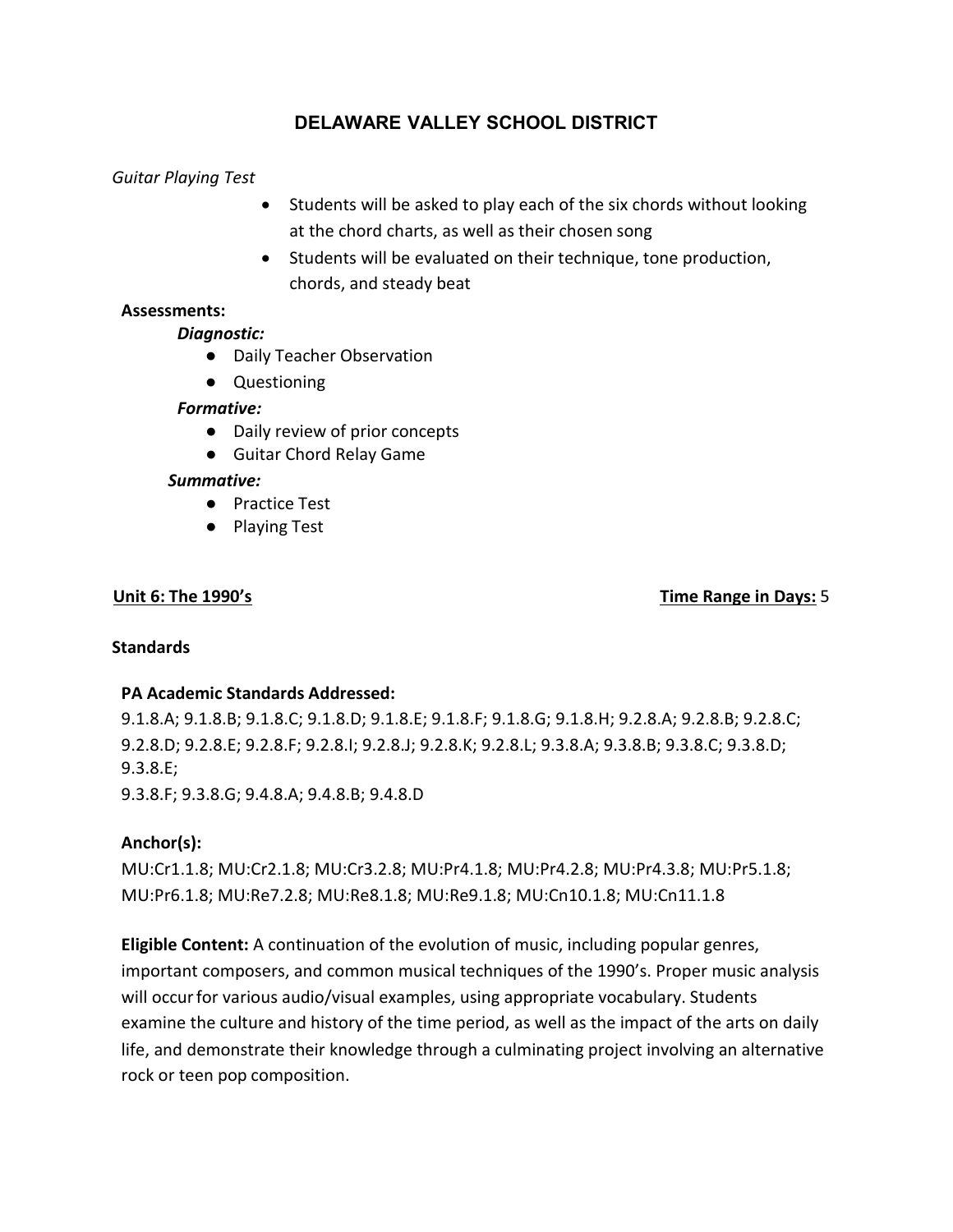## **Objectives:**

- Students will be able to identify musical elements, forms, and techniques. (DOK Level1)
- Students will be able to demonstrate the elements of an alternative rock or teen pop song through an original composition. (DOK Level 4)
- Students will investigate the history and culture of the 1990's. (DOK Level 3)
- Students will compare and contrast the music from various time periods and cultures. (DOK Level 2)

# **Core Activities and Corresponding Instructional Methods:**

- *Review of Prior Knowledge*
	- Review of historical events of the 1990's (from Social Studies) including the Columbine shootings and the Gulf War

# ● *Introduction of New Concepts*

- Discussion regarding the impact that the rise in technology had on music, including the Internet, CD's, and digital downloading
- Introduction of East Vs West conflict in rap music, including Tupac Shakur and Notorious B.I.G
- Introduction of alternative rock, including Green Day, Nirvana, and Alanis Morissette
- Discussion regarding the rise in pop music, including boy bands (NSYNC and Backstreet Boys) and solo female acts (Britney Spears and Christina Aguilera)
- Discussion regarding the evolution of stage performances and music videos

# ● *Demonstration and Practice*

- Analyze the musical elements of 1990's music, with corresponding music vocabulary, using audio/visual examples.
- Various games and solo/group class activities to practice the culture/daily life of Americans of the time

# ● *Execution*

*Composition Project-*

- Students work with a group to compose either an alternative rock song or a teen pop song
- Students will create the song using the proper techniques and elements of each genre.
- Students will use guitars and percussion instruments to create an accompaniment for their song
- Students will practice their song using the criteria the group created
- Students will perform their song for the class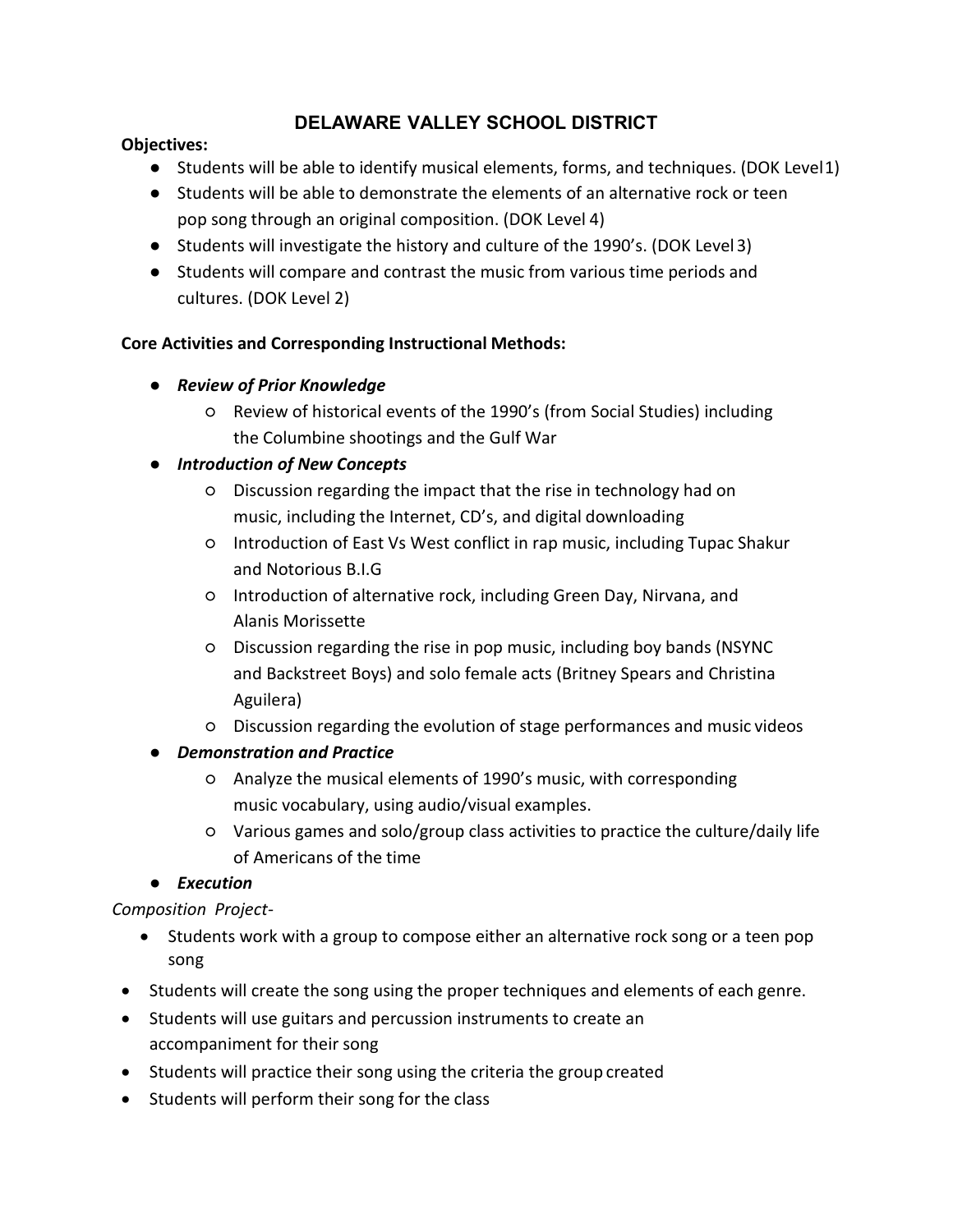#### **Assessments:**

### *Diagnostic:*

- Daily Teacher Observation
- Questioning
- Group Activities and Games

#### *Formative:*

- Daily review of prior concepts
- Think Pair Share

#### *Summative:*

- Rubric
- Composition Project
- Self/Group Assessments

## **Unit 7: The 2000's Time Range in Days:** 5

#### **Standards**

## **PA Academic Standards Addressed:**

9.1.8.A; 9.1.8.B; 9.1.8.C; 9.1.8.D; 9.1.8.E; 9.1.8.F; 9.1.8.G; 9.1.8.H; 9.2.8.A; 9.2.8.B; 9.2.8.C; 9.2.8.D; 9.2.8.E; 9.2.8.F; 9.2.8.I; 9.2.8.J; 9.2.8.K; 9.2.8.L; 9.3.8.A; 9.3.8.B; 9.3.8.C; 9.3.8.D; 9.3.8.E;

9.3.8.F; 9.3.8.G; 9.4.8.A; 9.4.8.B; 9.4.8.D

# **Anchor(s):**

MU:Cr1.1.8; MU:Cr2.1.8; MU:Cr3.2.8; MU:Pr4.1.8; MU:Pr4.2.8; MU:Pr4.3.8; MU:Pr5.1.8; MU:Pr6.1.8; MU:Re7.2.8; MU:Re8.1.8; MU:Re9.1.8; MU:Cn10.1.8; MU:Cn11.1.8

**Eligible Content:** A continuation of the evolution of music, including popular genres, important composers, and common musical techniques of the 2000's. Proper music analysis will occurfor various audio/visual examples, using appropriate vocabulary. Students examine the culture and history of the time period, as well as the impact of the arts on daily life, and demonstrate their knowledge through a culminating project involving an artist research project.

# **Objectives:**

- Students will be able to identify musical elements, forms, and techniques. (DOK Level1)
- Students will investigate the history and culture of the 2000's. (DOK Level 3)
- Students will compare and contrast the music from various time periods and cultures. (DOK Level 2)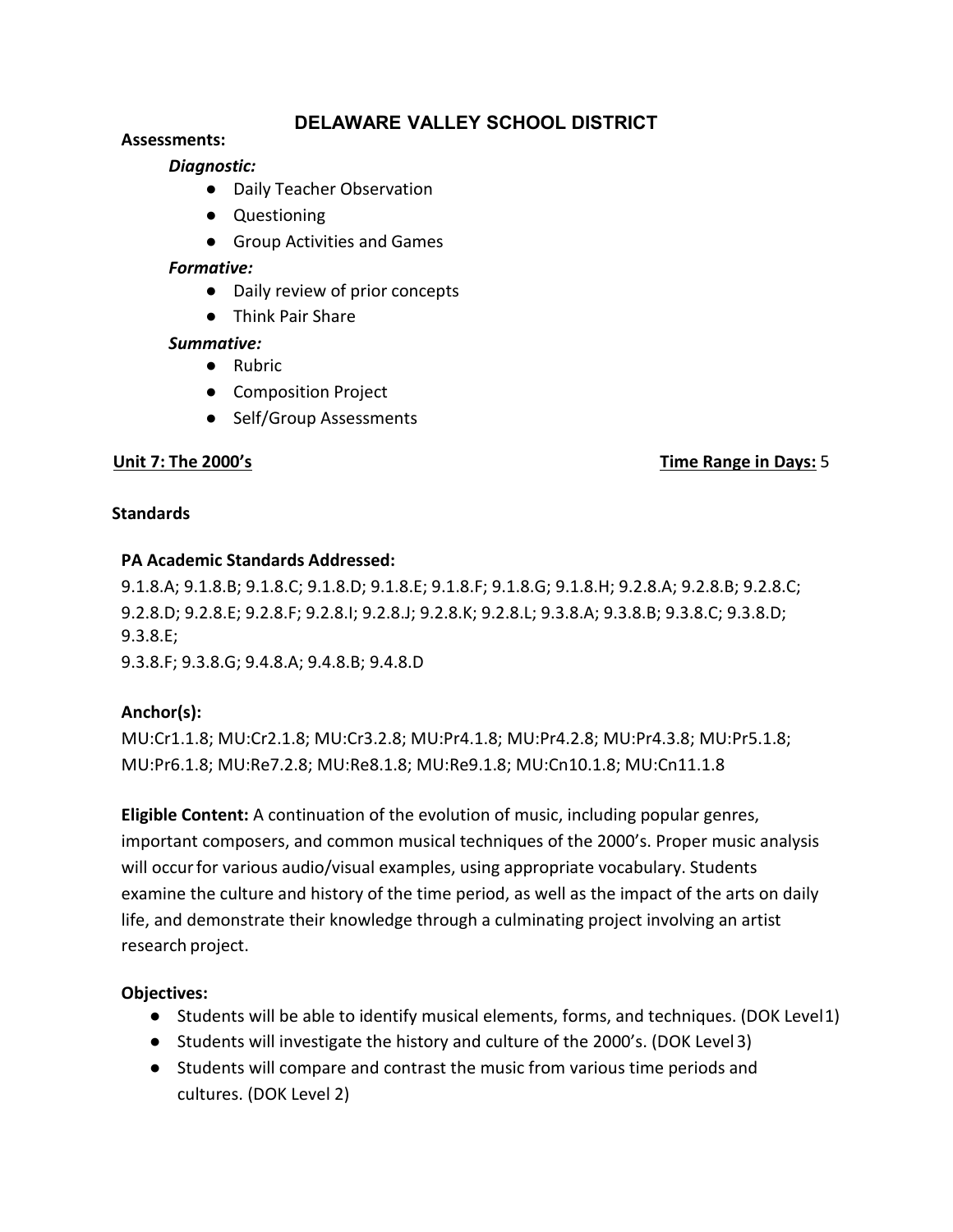● Students will create a research project based on the artist or band of their choice (DOK Level 4)

## **Core Activities and Corresponding Instructional Methods:**

- *Review of Prior Knowledge*
	- Review of historical events of the 2000's (from Social Studies) including September 11th and its impact on music

# ● *Introduction of New Concepts*

- Discussion regarding the rise in Latin music, including pop and reggaeton
- Discussion regarding the rise of girl groups, including the Spice Girls and Destiny's Child
- Discussion regarding the change in rap music, including the music of Dr. Dre, Jay‐ Z, and Eminem
- Discussion regarding the pop infusion of country music, including Shania Twain and Taylor Swift
- Discussion regarding the impact of music shows such as "American Idol" and social media (YouTube)
- Discussion regarding the popularity of melding various genres (Rap Metal, Country and Rap, etc.)

# ● *Demonstration and Practice*

- Analyze the musical elements of 2000's music, with corresponding music vocabulary, using audio/visual examples.
- Various games and solo/group class activities to practice the culture/daily life of Americans of the time

# ● *Execution*

- *Research Project*
	- Students work alone or with a partner to complete a research project about their favorite artist/band
	- Students will research the biography and influences of their favorite artist/band and present the information in the form of a creative project
	- Students will present their projects to the class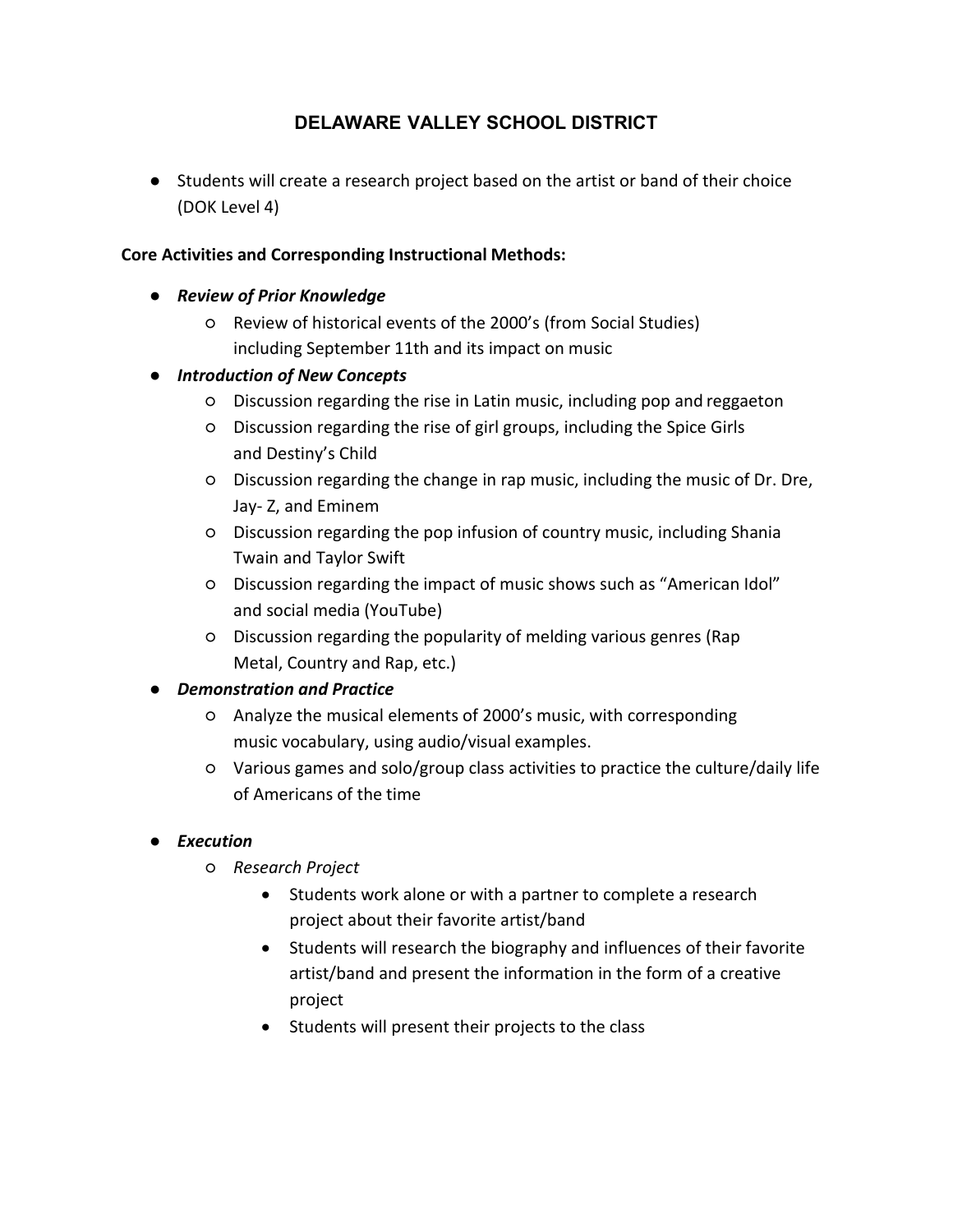#### **Assessments:**

## *Diagnostic:*

- Daily Teacher Observation
- Questioning
- Group Activities and Games

## *Formative:*

- Daily review of prior concepts
- Think Pair Share

## *Summative:*

- Rubric
- Research Project
- Self/Group Assessments